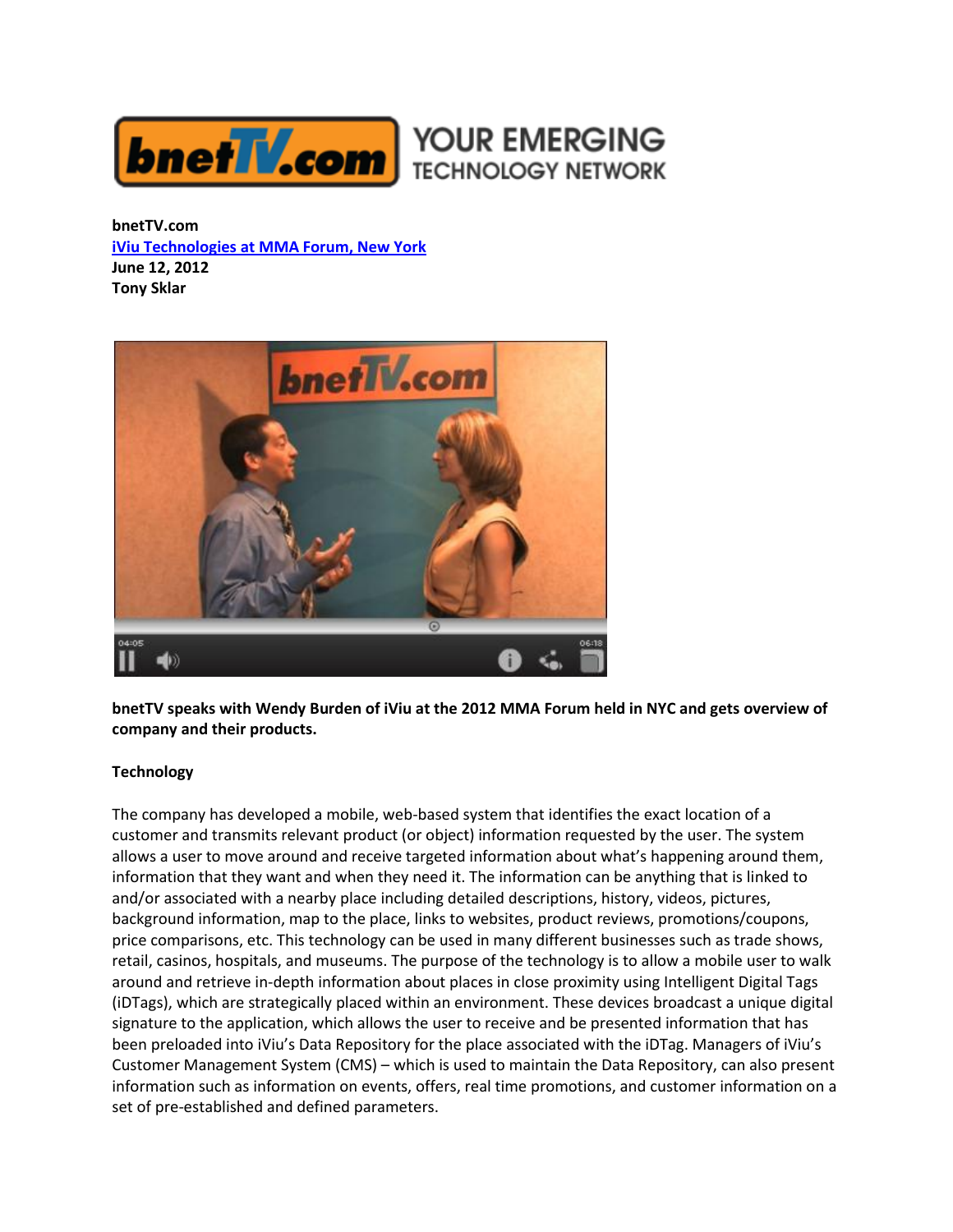### **How it works**

# **Customer:**

All the customer has to do is download the free application and, when prompted, set their personal preferences. The iViu app will run continuously and unobtrusively in the background. As a customer walks into a venue, the application instantly and automatically starts presenting information, promotions and other material, based on the preferences set by the customer.

## **iViu provides the customer with:**

- A single universal application, that can be used at multiple locations
- Instant relevant information when needed/wanted
- Real-time promotions and coupons
- Product comparisons & ratings
- The ability to save information or comments for later research & recall
- Share information with friends (email, Facebook & Twitter)
- Access loyalty programs & receive incentives, discounts, or add to your points

## **The application features include:**

- **Detail preloaded information:** Learn more about places, objects or services that interest you and are around you
- **Calendar:** Daily events constantly updated.
- **Personal Navigation:** Find your current location within the place/venue and navigate using the digital floor plan.
- **Directions:** Get to your next destination, exhibit, a café, favorite slot machine or anywhere else in the place/venue using the quickest route possible.
- **Comment:** Add digital or voice comments to your tour for later review recall.
- **Custom Tours:** Plan your own tour of the place/venue before you arrive.
- **Share the experience:** Share information through email, Facebook, or Twitter.
- **Bookmark:** Bookmark an item and receive an email link to more information for later retrieval.
- **Download information:** Download information to your mobile device for later review & research.
- **Place/venue Information:** View hours, admissions, purchase tickets and directions plus information about key events.
- **Offers/Promotions:** Obtain a listing of your favorite available casinos, hotels, retail offers, and promotions while instantly enrolling in any that interest you.

## **Company Brand Marketer:**

iViu's easy-to-use content management system allows a company to upload their database of products, determine what information or promotions to present to which customers, and to customize the image and experience they want their customers to enjoy. iViu's implementation team will be there to assist you along the process.